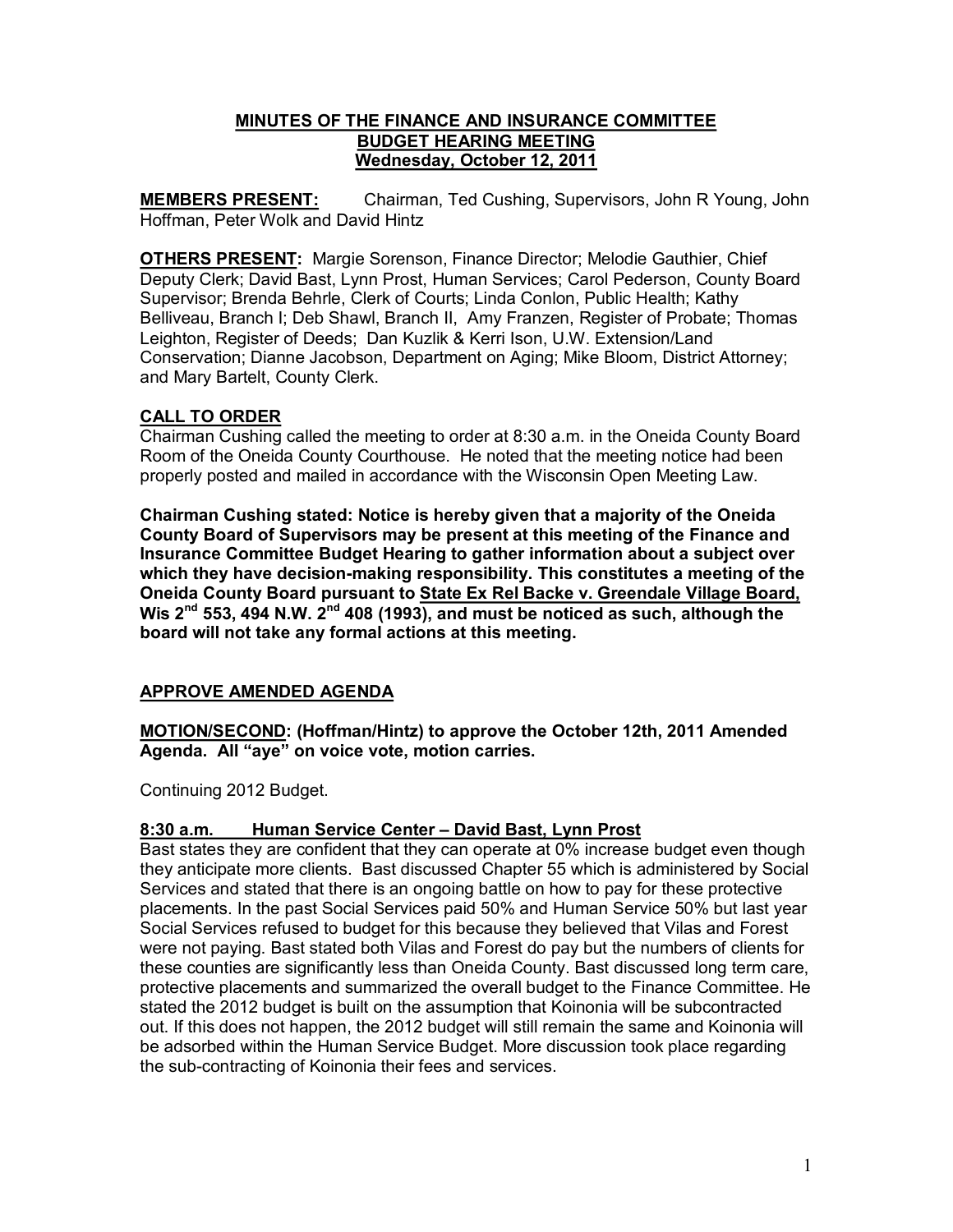**MOTION/SECOND: (Hoffman/Hintz) to approve the Human Service Center Budget as presented and forward to the County Board. All "aye" on voice vote, motion carries.** 

## **9:00 a.m. Clerk of Courts – Brenda Behrle**

Behrle presented the Clerk of Courts Departmental Summary to the committee. Sorenson inquired on the subject of driver license suspension for traffic citations. Behrle states that the Sheriff's Office has requested a trial license suspension as a part of a collection processes. The license suspension would be dependent on a court order and is related to traffic citations only. Behrle states the Clerk of Courts and the Sheriff's Office will need to review this further.

Behrle has recently signed a contract with GovPayNet where the Clerk of Courts can accept major credit cards, debit cards and pre-paid debit cards for payments and fines at no cost to the county.

Supervisor Young questioned the Jail assessment fee account and Sorenson explained this account and stated it is estimated to be approximately \$98,000 at the end of 2011. This account is restricted by state law and is a "reserve account"; it can only be used for the jail. (Jail, bricks and mortar- tin can account). Behrle suggested this account be taken out of the Clerk of Court's budget and put into the Sheriff's budget for the jail.

Chairman Cushing questioned the (523312) Jury fees account. Behrle states this could be reduced but any big trial may put this account over. Cushing stated then the money would have to come from the contingency fund.

**MOTION/SECOND: (Cushing/ Wolk) to reduce (#523312) Jury fees by \$6,000 from \$34,000 to \$28, 000. All "aye" on voice vote, motion carries.** 

**MOTION/SECOND: (Hintz/Hoffman) to approve the Clerk of Courts amended budget and forward to County Board. All "aye" on voice vote, motion carries.** 

## **9:30 a.m. Public Health – Linda Conlon**

Conlon handed out a grant summary page and explained the grant total cut for this year was \$39,470. Conlon stated there was carry forward monies of \$10,000 for 2012 but in the year 2013 she may be cutting a portion of a position due to the fact there will be no carry-forward monies for that year.

Conlon stated she decreased her flu revenue given that Walmart, Walgreens, and other places now offer the flu shots. Even though she decreased Chemistry Lab & medical Supply, she feels that this may be decreased even more because she did not take in account, syringes, alcohol, band-aids, gloves, the sharps containers, and the biomedical waste, all of this will impact this account. Colon states she feels she can decrease this account by \$5,000. In revenue, Colon feels she could increase Donations by approximately \$1000 and Prenatal Care by \$500 stating this program is being re vamped. Cushing asked if this could be \$546 to make the levy amount even.

### **MOTION/SECOND: (Cushing/Wolk) to reduce (531402) Chemistry Lab & Medical Supply by \$5,000 from \$67,329 to \$62,329. All "aye" on voice vote, motion carries.**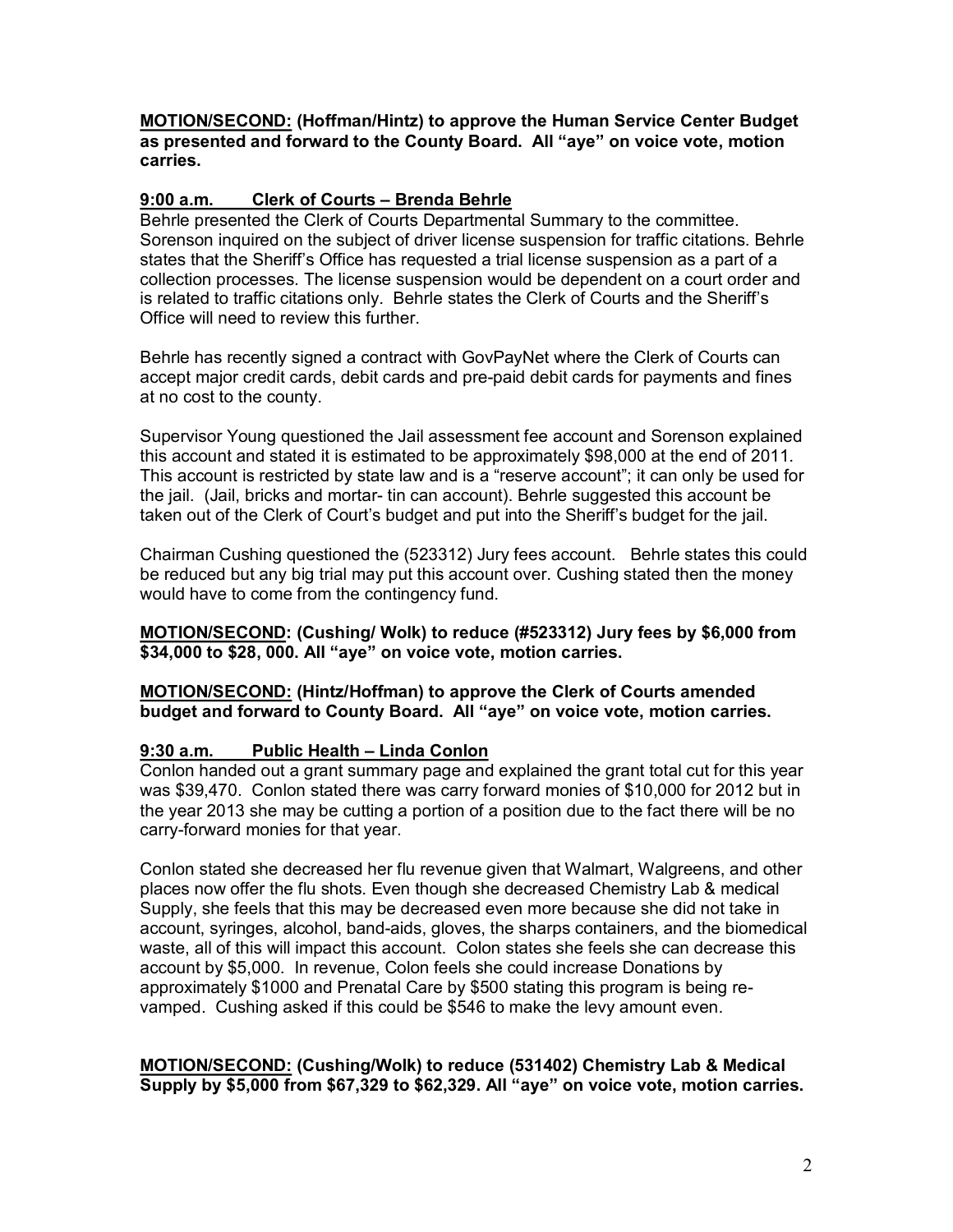**MOTION/SECOND: Cushing/Hintz to increase (485100) Donations by \$1000, making the total \$4,000 from \$3,000. All "aye" on voice vote, motion carries. MOTION/SECOND: Cushing/Hintz to increase (465103) Public charges Prenatal Care by \$546. All "aye" on voice vote, motion carries.** 

**MOTION/SECOND: Hintz/Hoffman to accept public Health's amended budget and forward to County Board. All "aye" on voice vote, motion carries.** 

### **10:00 a.m. Register of Deeds – Tom Leighton**

Mr. Leighton stated recording fees are down and foreclosures are up. He stated any revenue for the Register of Deeds would depend on the economy. Leighton stated he did change the fee structure last June and it is possible to increase line (461300) Public Charges a little.

#### **MOTION/SECOND: (Hintz/Hoffman) to raise (461300) Public Charges \$10,000 from \$200,000 to \$210,000. All "aye" on voice vote, motion carries. MOTION/SECOND: (Hoffman/ Hintz) to approve Register of Deeds amended budget. All "aye" on voice vote, motion carries.**

Break – 10:10 to 10:20

Continue with other budgets:

Sorenson gave a brief summary of these accounts:

Sundry General Government Regional Reference Library North Central Regional Plan Reserve for contingency Revolving Loan Debt Service Airport Construction Health Insurance Trust

**MOTION/SECOND: (Cushing/Hoffman) to approve the Sundry General Government, Regional Reference Library, North Central Regional Plan, Reserve for Contingency, Revolving Loan, Debt Service, Airport Construction and Health Insurance Trust budgets and forward to County Board for consideration. All "aye" on voice vote, motion carries.** 

### **11:00 a.m. Branch I Branch II – Register of Probate Kathy Belliveau, Deb Shawl and Amy Franzen**

Sorenson states both Branch I and Branch II collections are doing well. Sorenson states (461404) public charges could be looked at. Chairman Cushing discussed this with Belliveau and Shawl on increasing this revenue account. Shawl stated as July 1, 2011, there are more people eligible now to use the public defender's services due to the economy so they are not receiving as many people requesting court appointed defenders.

Shawl explained that for Chapter 51, Ministry Health does evaluations and will charge \$361.00 and this is going up by \$5.00 to \$10.00. She states that the physicians when testifying in court are now charging another \$88.00 for their 15 minutes of testifying.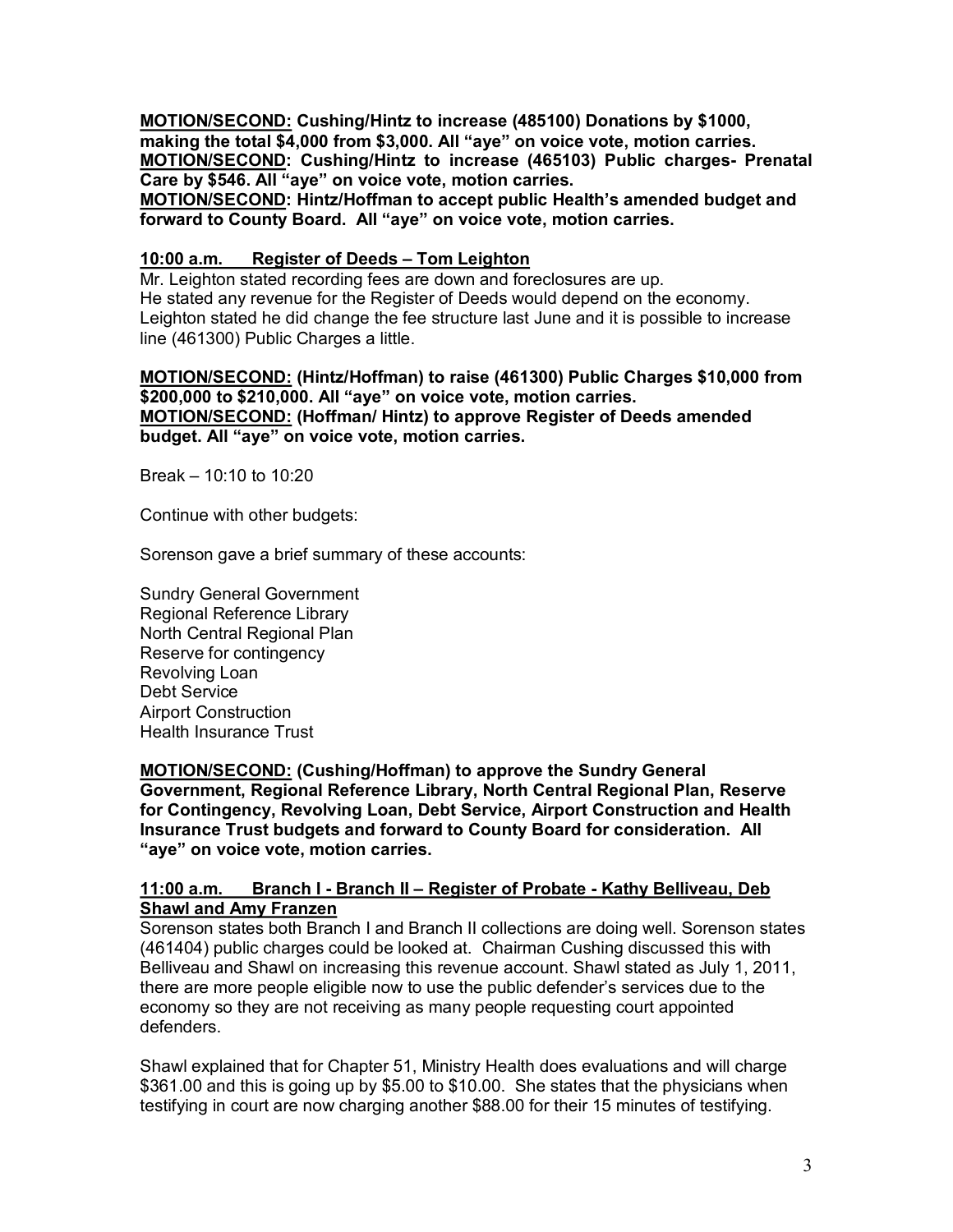Shawl states she has spoken with the director of Ministry Health and asking her to reconsider going back to one set amount which covered the evaluation and testimony. She states for now, the budget is okay at this time but may change if Ministry Health does not reconsider.

Sorenson brought up the fact that Branch I pays for an insurance policy that Branch II gave up a number of years ago. Sorenson states the insurance is for civil suits that are filed against the Judge. Belliveau stated the extra insurance policy is for any Professional liability claims, (civil suits against the Judge) and the coverage is for one million dollars.

**MOTION/SECOND: (Cushing/ Hintz) to decrease \$5,000 from Branch I and Branch II (521206) Court Appointed Attorney Expenses. All "aye" on voice vote, motion carries.** 

**MOTION/SECOND: (Cushing/Wolk) to increase (461404) Public charges – Court Appointed Attorney by \$5,000 for Branch I and increase (461404) Public Charges – Court appointed Attorney by \$3,500 for Branch II. All "aye" on voice vote, motion carries.** 

**MOTION/SECOND: (Hintz/Hoffman) to accept Branch I and Branch II, Probate and Family Court Commissioner budget as amended. All "aye" on voice vote, motion carries.**

11:29 Supervisor Tom Rudolph arrives

#### **11:30 a.m. U.W. Extension/Land Conservation Dan Kuzlik & Kerri Ison**

Kuzlik handed out a printout on U.W. Extension/LWC Staffing. He states the whole purpose of the consolidation and efficiency team was to see how departments within the county could work together to leverage resources. Kuzlik compared U.W. Extension and Land and Water Conservation staffing for 2010, 2011 and the proposed 2012 budget. He states for 2012 he had discussed with LRES not filling the County Conservationist position. Kuzlik suggested that if he adds this position to his duties, he would be saving the county 50 percent approximately \$17,000 that the county will save by having Kuzlik work as the County Conservationist.

Kuzlik also stated the employee in the typist III position is retiring and that position will be eliminated after she retires.

Kuzlik talked about U.W. Extension's move back to the courthouse and stated this will be a \$41,000 savings for 2012.

Kuzlik stated the Fair Budget was reduced last year by \$5,000 and this year he is proposing to reduce it another \$5,000 stating the move to Pioneer Park brought 19,000 people to the fair and higher revenue compared to 2,800 at the country fest grounds.

**MOTION/SECOND: (Cushing/Wolk) to increase (467180) Public charges Fair \$5,000 from \$20,000 to \$25,000. All "aye" on voice vote, motion carries.**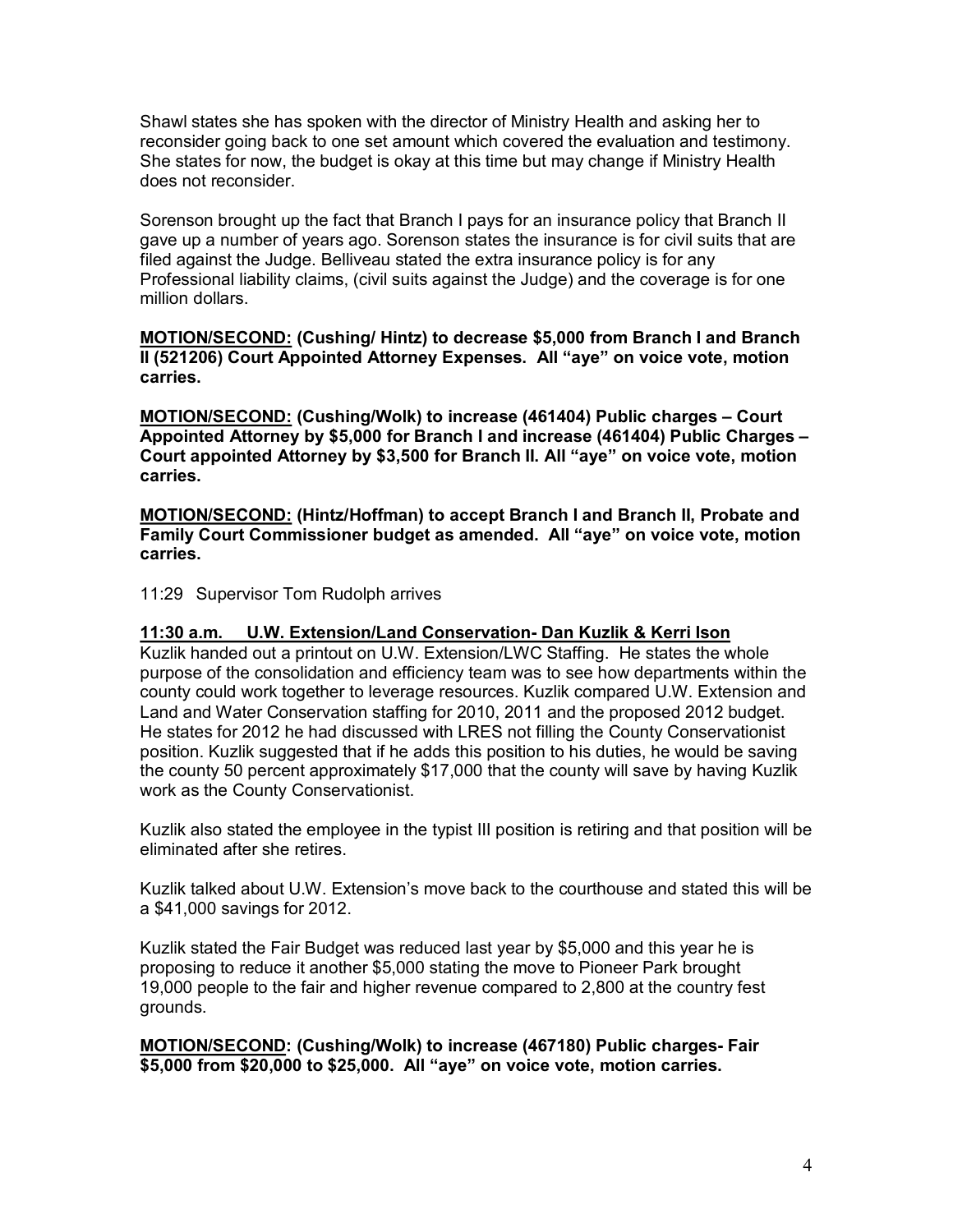Kuzlik stated he looked over the operational budget for U.W. Extension and Land and Water Conservation and stated the budgeted amount of \$1000 for repair of rental equipment could be reduced by \$500.

### **MOTION/SECOND: (Cushing/Hoffman) to decrease Land and Water Conservation account of Repair of Rental equipment (523323) by \$500. All "aye" on voice vote, motion carries.**

Kuzlik also feels the employee auto allowance for U. W. Extension could be reduced for 2012 due to their move to the Courthouse from the Airport. Kuzlik stated he could agree to reduce this account by \$500.

## **MOTION/SECOND: (Cushing/Hoffman) to decrease (531302) Employee Auto allowance by \$500 from \$1750 to \$1250. All "aye" on voice vote, motion carries.**

**MOTION/SECOND: (Hoffman/Wolk) to accept Land and Water Conservation/U.W. Extension amended budget as presented. All "aye" on voice vote, motion carries.**

12:00 Lunch/Resume 1:30 p.m.

## **1:30 p.m. Department on Aging – Dianne Jacobson**

Jacobson reminded the committee that only about 1/3 of the D.O.A budget comes from the county tax levy. This year the D.O.A has cut 11% for 2012. Jacobson stated a new program, Aging and Disability Resource Center of the Northwoods (ADRC) will be implemented soon and this will reduce cost. Sorenson states that this should be budgeted for 2012 even thought we are uncertain when it actually starts. Jacobson states that a portion of ADRC will pay for the Assistant Director Position also; ADRC will be paying a portion of rent.

**MOTION/SECOND: (Wolk/Hoffman) to increase ADRC for Assistant Department on Aging Director \$13,500 and ADRC rent for office \$8,000 and accept DOA Budget as amended. All "aye" on voice vote, motion carries.** 

## **Building and Grounds**

**MOTION/SECOND: (Cushing/Wolk) to decrease Building & Grounds major renovation \$5,000 (699250). And decrease Building & Grounds old Courthouse remodeling \$5,000. All "aye" on voice vote, motion carries.** 

## **Sheriff's Office**

**MOTION/SECOND: (Young/Cushing) to reduce Minocqua Dispatch \$10,000. All "aye" on voice vote, motion carries.** 

## **2:00 p.m. District Attorney –Mike Bloom**

Cushing asked Bloom if any part of his budget could be reduced. Bloom stated the budget is tight and it is possible that restitution may be increased a little but that duplication fees need to increase.

**MOTION: (Wolk/Cushing) to increase D.A. Restitution by \$1000 from \$2,000 to \$3,000 and increase D.A. duplication fees by \$1,000 from \$4,000 to \$5,000. All "aye" on voice vote, motion carries.**